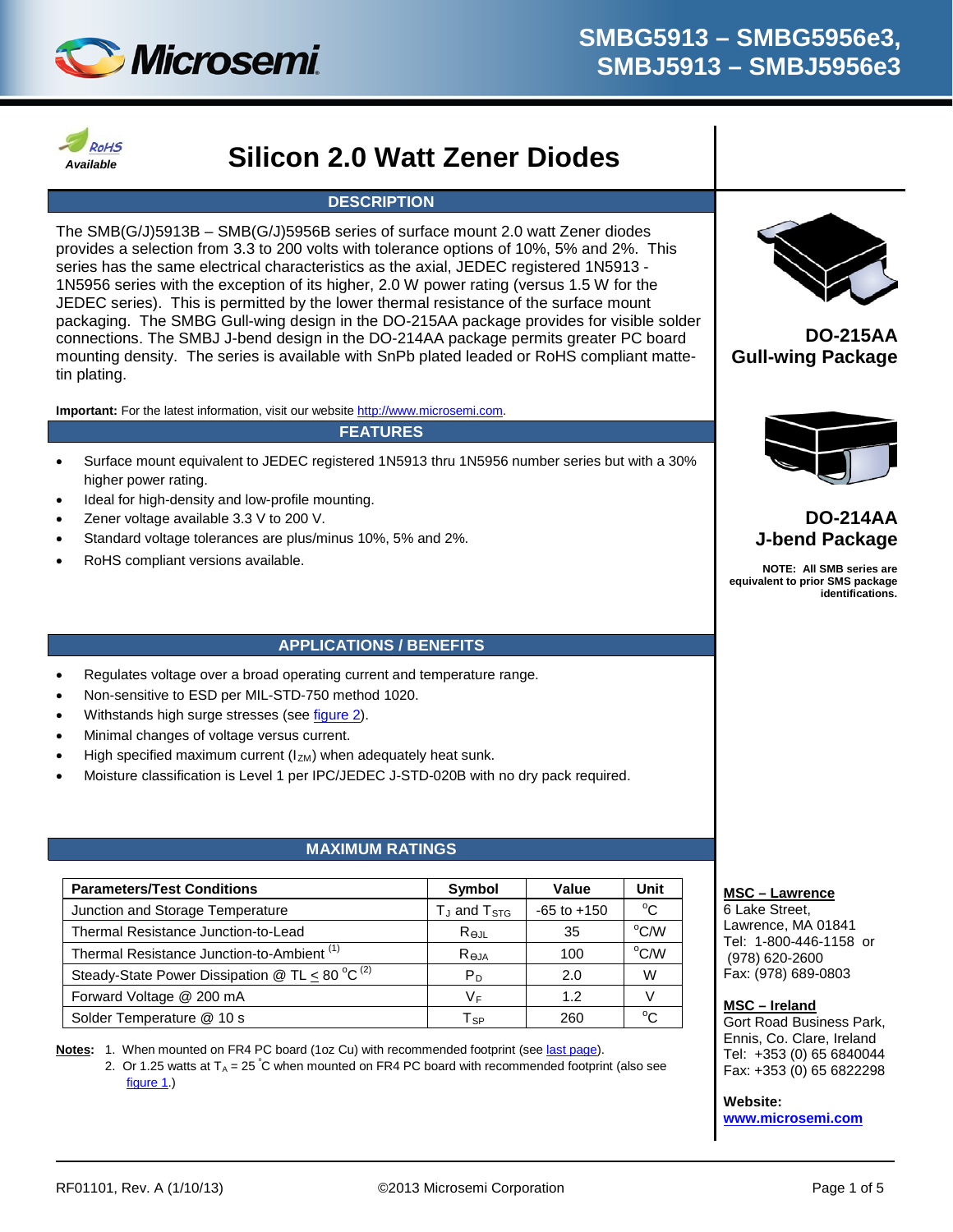

### **MECHANICAL and PACKAGING**

- CASE: Void-free transfer molded thermosetting epoxy body meeting UL94V-0.
- TERMINALS: Tin-lead or RoHS compliant annealed matte-tin plating solderable per MIL-STD-750, method 2026.
- MARKING: Part number without SMBx prefix (e.g. 5914B, 5914Be3, MX5946C, 5956A, etc.).
- POLARITY: Cathode indicated by band. Diode to be operated with the banded end positive with respect to the opposite end for Zener regulation.
- TAPE & REEL option: Standard per EIA-481-1-A with 12 mm tape (add "TR" suffix to part number). Consult factory for quantities.
- WEIGHT: 0.1 grams.
- See [Package Dimensions](#page-4-1) on last page.



|                             | <b>SYMBOLS &amp; DEFINITIONS</b>                                                                                                                                                                                                                   |  |  |  |  |
|-----------------------------|----------------------------------------------------------------------------------------------------------------------------------------------------------------------------------------------------------------------------------------------------|--|--|--|--|
| Symbol                      | <b>Definition</b>                                                                                                                                                                                                                                  |  |  |  |  |
| $I_R$                       | Reverse Current: The maximum reverse (leakage) current that will flow at the specified voltage and temperature.                                                                                                                                    |  |  |  |  |
| $I_z$ , $I_{ZT}$ , $I_{ZK}$ | Regulator Current: The dc regulator current ( $I_z$ ), at a specified test point ( $I_{zT}$ ), near breakdown knee ( $I_{zK}$ ).                                                                                                                   |  |  |  |  |
| l <sub>ZM</sub>             | Maximum Regulator (Zener) Current: The maximum rated dc current for the specified power rating.                                                                                                                                                    |  |  |  |  |
| $V_{R}$                     | Reverse Voltage: The reverse voltage dc value, no alternating component.                                                                                                                                                                           |  |  |  |  |
| $V_{Z}$                     | Zener Voltage: The Zener voltage the device will exhibit at a specified current $(l_z)$ in its breakdown region.                                                                                                                                   |  |  |  |  |
| $Z_{ZT}$ or $Z_{ZK}$        | Dynamic Impedance: The small signal impedance of the diode when biased to operate in its breakdown region at a<br>specified rms current modulation (typically 10% of $I_{ZT}$ or $I_{ZK}$ ) and superimposed on $I_{ZT}$ or $I_{ZK}$ respectively. |  |  |  |  |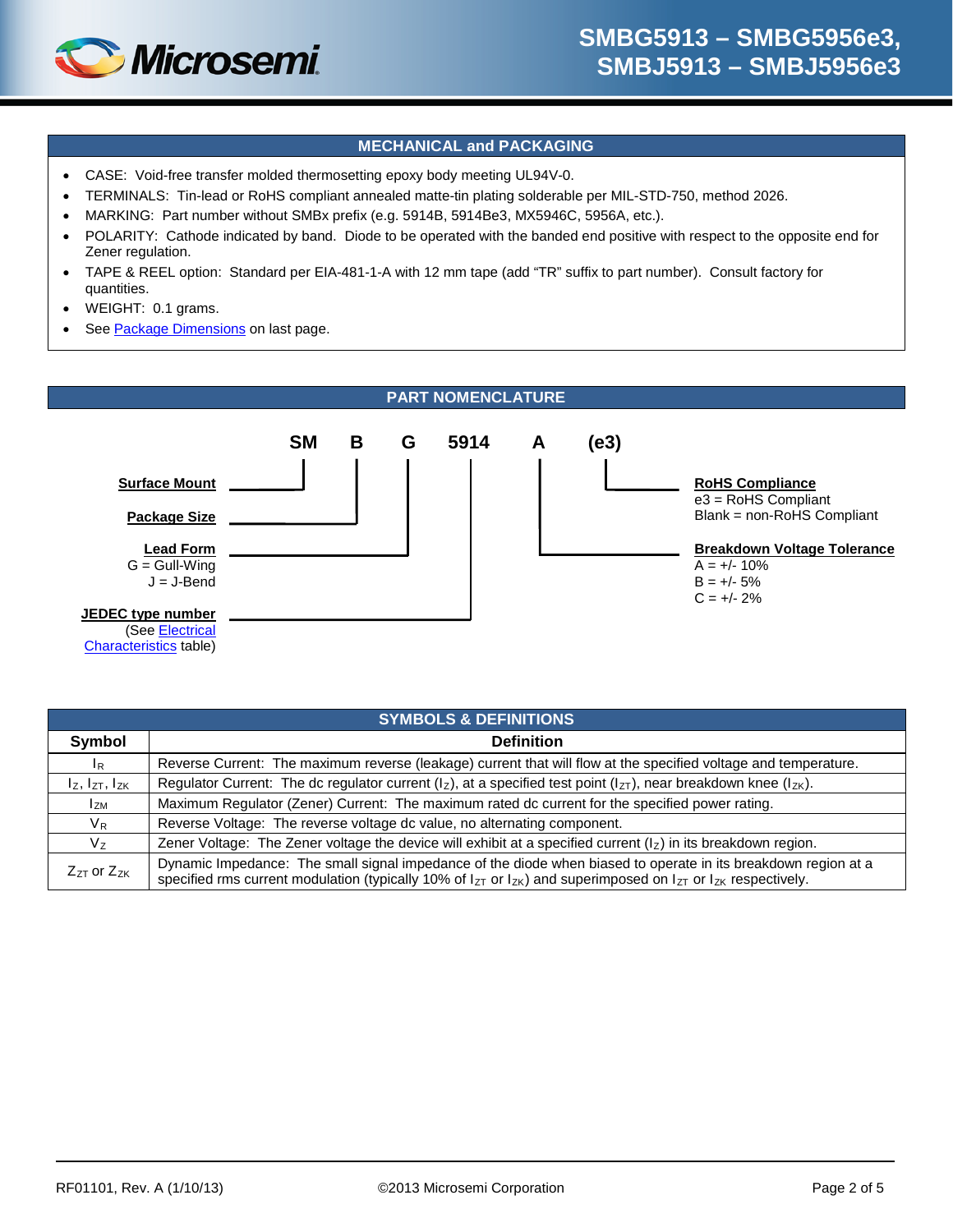

<span id="page-2-0"></span>

|                    |                  |                |                | <b>ELECTRICAL CHARACTERISTICS @ T<sub>1</sub> = +30 °C</b> |                |                  |                |                |                |
|--------------------|------------------|----------------|----------------|------------------------------------------------------------|----------------|------------------|----------------|----------------|----------------|
|                    |                  | <b>ZENER</b>   | <b>TEST</b>    | <b>DYNAMIC</b>                                             | <b>KNEE</b>    | <b>KNEE</b>      | <b>REVERSE</b> | <b>REVERSE</b> | MAX. DC        |
| <b>PART NUMBER</b> |                  | <b>VOLTAGE</b> | <b>CURRENT</b> | <b>IMPEDANCE</b>                                           | <b>CURRENT</b> | <b>IMPEDANCE</b> | <b>CURRENT</b> | <b>VOLTAGE</b> | <b>CURRENT</b> |
|                    |                  | V <sub>z</sub> | $I_{ZT}$       | $Z_{ZT}$                                                   | $I_{ZK}$       | $Z_{ZK}$         | I <sub>R</sub> | $V_R$          | $I_{ZM}$       |
| <b>Gull-Wing</b>   | J-Bend           | <b>Volts</b>   | mA             | Ohms                                                       | mA             | Ohms             | μA             | <b>Volts</b>   | mA             |
| SMBG5913B          | <b>SMBJ5913B</b> | 3.3            | 113.6          | 10.0                                                       | 1.0            | 500              | 100.0          | 1.0            | 606            |
| SMBG5914B          | SMBJ5914B        | 3.6            | 104.2          | 9.0                                                        | 1.0            | 500              | 75.0           | 1.0            | 554            |
| <b>SMBG5915B</b>   | SMBJ5915B        | 3.9            | 96.1           | 7.5                                                        | 1.0            | 500              | 25.0           | 1.0            | 512            |
| SMBG5916B          | SMBJ5916B        | 4.3            | 87.2           | 6.0                                                        | 1.0            | 500              | 10.0           | 1.0            | 464            |
| <b>SMBG5917B</b>   | <b>SMBJ5917B</b> | 4.7            | 79.8           | 5.0                                                        | 1.0            | 500              | 5.0            | 1.5            | 425            |
| <b>SMBG5918B</b>   | <b>SMBJ5918B</b> | 5.1            | 73.5           | 4.0                                                        | 1.0            | 400              | 5.0            | 2.0            | 392            |
| SMBG5919B          | <b>SMBJ5919B</b> | 5.6            | 66.9           | 2.0                                                        | 1.0            | 300              | 5.0            | 3.0            | 356            |
| SMBG5920B          | <b>SMBJ5920B</b> | 6.2            | 60.5           | 2.0                                                        | 1.0            | 200              | 5.0            | 4.0            | 321            |
| <b>SMBG5921B</b>   | <b>SMBJ5921B</b> | 6.8            | 55.1           | 2.5                                                        | 1.0            | 200              | 5.0            | 5.2            | 293            |
| SMBG5922B          | <b>SMBJ5922B</b> | 7.5            | 50.0           | 3.0                                                        | 0.5            | 400              | 5.0            | 6.0            | 266            |
| SMBG5923B          | SMBJ5923B        | 8.2            | 45.7           | 3.5                                                        | 0.5            | 400              | 5.0            | 6.5            | 242            |
| SMBG5924B          | SMBJ5924B        | 9.1            | 41.2           | 4.0                                                        | 0.5            | 500              | $5.0\,$        | 7.0            | 218            |
| <b>SMBG5925B</b>   | <b>SMBJ5925B</b> | 10             | 37.5           | 4.5                                                        | 0.25           | 500              | 5.0            | 8.0            | 200            |
| SMBG5926B          | SMBJ5926B        | 11             | 34.1           | 5.5                                                        | 0.25           | 550              | 1.0            | 8.4            | 181            |
| SMBG5927B          | <b>SMBJ5927B</b> | 12             | 31.2           | 6.5                                                        | 0.25           | 550              | 1.0            | 9.1            | 166            |
| SMBG5928B          | <b>SMBJ5928B</b> | 13             | 28.8           | 7.0                                                        | 0.25           | 550              | 1.0            | 9.9            | 153            |
| SMBG5929B          | <b>SMBJ5929B</b> | 15             | 25.0           | 9.0                                                        | 0.25           | 600              | 1.0            | 11.4           | 133            |
| <b>SMBG5930B</b>   | <b>SMBJ5930B</b> | 16             | 23.4           | 10.0                                                       | 0.25           | 600              | 1.0            | 12.2           | 122            |
| <b>SMBG5931B</b>   | <b>SMBJ5931B</b> | 18             | 20.8           | 12.0                                                       | 0.25           | 650              | 1.0            | 13.7           | 110            |
| SMBG5932B          | <b>SMBJ5932B</b> | 20             | 18.7           | 14.0                                                       | 0.25           | 650              | 1.0            | 15.2           | 100            |
| SMBG5933B          | SMBJ5933B        | 22             | 17.0           | 17.5                                                       | 0.25           | 650              | 1.0            | 16.7           | 90             |
| SMBG5934B          | SMBJ5934B        | 24             | 15.6           | 19.0                                                       | 0.25           | 700              | 1.0            | 18.2           | 82             |
| SMBG5935B          | SMBJ5935B        | 27             | 13.9           | 23.0                                                       | 0.25           | 700              | 1.0            | 20.6           | 73             |
| SMBG5936B          | SMBJ5936B        | 30             | 12.5           | 28.0                                                       | 0.25           | 750              | 1.0            | 22.8           | 66             |
| SMBG5937B          | <b>SMBJ5937B</b> | 33             | 11.4           | 33.0                                                       | 0.25           | 800              | 1.0            | 25.1           | 60             |
| SMBG5938B          | <b>SMBJ5938B</b> | 36             | 10.4           | 38.0                                                       | 0.25           | 850              | 1.0            | 27.4           | 54             |
| SMBG5939B          | <b>SMBJ5939B</b> | 39             | 9.6            | 45.0                                                       | 0.25           | 900              | 1.0            | 29.7           | 50             |
| SMBG5940B          | SMBJ5940B        | 43             | 8.7            | 53.0                                                       | 0.25           | 950              | 1.0            | 32.7           | 45             |
| SMBG5941B          | SMBJ5941B        | 47             | 8.0            | 67.0                                                       | 0.25           | 1000             | 1.0            | 35.8           | 41             |
| SMBG5942B          | SMBJ5942B        | 51             | 7.3            | 70.0                                                       | 0.25           | 1100             | 1.0            | 38.8           | 38             |
| SMBG5943B          | SMBJ5943B        | 56             | 6.7            | 86.0                                                       | 0.25           | 1300             | 1.0            | 42.6           | 34             |
| SMBG5944B          | SMBJ5944B        | 62             | 6.0            | 100.0                                                      | 0.25           | 1500             | 1.0            | 47.1           | 32             |
| SMBG5945B          | SMBJ5945B        | 68             | 5.5            | 120.0                                                      | 0.25           | 1700             | 1.0            | 51.2           | 29             |
| SMBG5946B          | SMBJ5946B        | 75             | 5.0            | 140.0                                                      | 0.25           | 2000             | 1.0            | 56.0           | 26             |
| SMBG5947B          | SMBJ5947B        | 82             | 4.6            | 160.0                                                      | 0.25           | 2500             | 1.0            | 62.2           | 24             |
| SMBG5948B          | <b>SMBJ5948B</b> | 91             | 4.1            | 200.0                                                      | 0.25           | 3000             | $1.0\,$        | 69.2           | $10$           |
| SMBG5949B          | SMBJ5949B        | 100            | 3.7            | 250.0                                                      | 0.25           | 3100             | 1.0            | 76.0           | 20             |
| SMBG5950B          | SMBJ5950B        | 110            | 3.4            | 300.0                                                      | 0.25           | 4000             | 1.0            | 83.6           | 17             |
| SMBG5951B          | SMBJ5951B        | 120            | 3.1            | 380.0                                                      | 0.25           | 4500             | 1.0            | 91.2           | 16             |
| SMBG5952B          | SMBJ5952B        | 130            | 2.9            | 450.0                                                      | 0.25           | 5000             | 1.0            | 98.8           | 14             |
| SMBG5953B          | SMBJ5953B        | 150            | 2.5            | 600.0                                                      | 0.25           | 6000             | 1.0            | 114.0          | 13             |
| SMBG5954B          | SMBJ5954B        | 160            | 2.3            | 700.0                                                      | 0.25           | 6500             | 1.0            | 121.6          | 12             |
| SMBG5955B          | SMBJ5955B        | 180            | 2.1            | 900.0                                                      | 0.25           | 7000             | 1.0            | 136.8          | 10             |
| SMBG5956B          | SMBJ5956B        | 200            | 1.9            | 1200.0                                                     | 0.25           | 8000             | 1.0            | 152.0          | 9              |

**NOTE 1:** Zener voltage (Vz) is measured at  $T_L = 30$  °C and 20 seconds after application of dc current.

**NOTE 2:** The Zener impedance is derived from 1 kHz ac voltage resulting from an ac current modulation having an rms value equal to 10% of the dc Zener current ( $I_{ZT}$  or  $I_{ZK}$ ) superimposed on  $I_{ZT}$  or  $I_{ZK}$ . See [MicroNote 202](http://www.microsemi.com/en/sites/default/files/micnotes/202.pdf) for Zener impedance variation with different operating currents.

**NOTE 3:** The maximum dc current ( $I_{ZM}$ ) is based only on the maximum power of 2.0 watts at  $T_L \leq 80^{\circ}$ C. These values must be reduced by 37.5% (1.25 W) when mounted on PC boards as described i[n maximum ratings.](#page-0-0)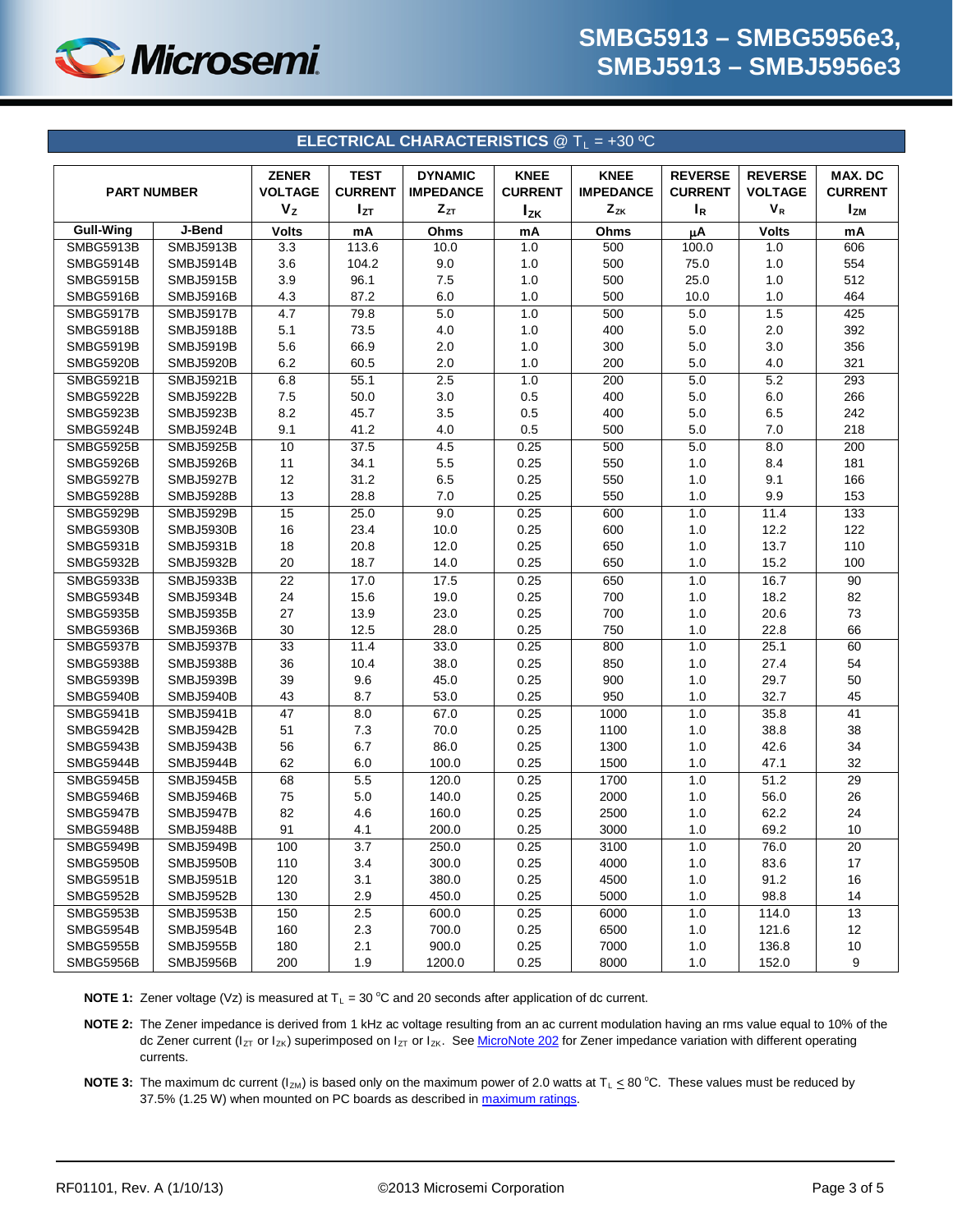

**GRAPHS**

<span id="page-3-0"></span>

(non-Repetitive) in Milliseconds



**FIGURE 3 –** Capacitance vs Zener Voltage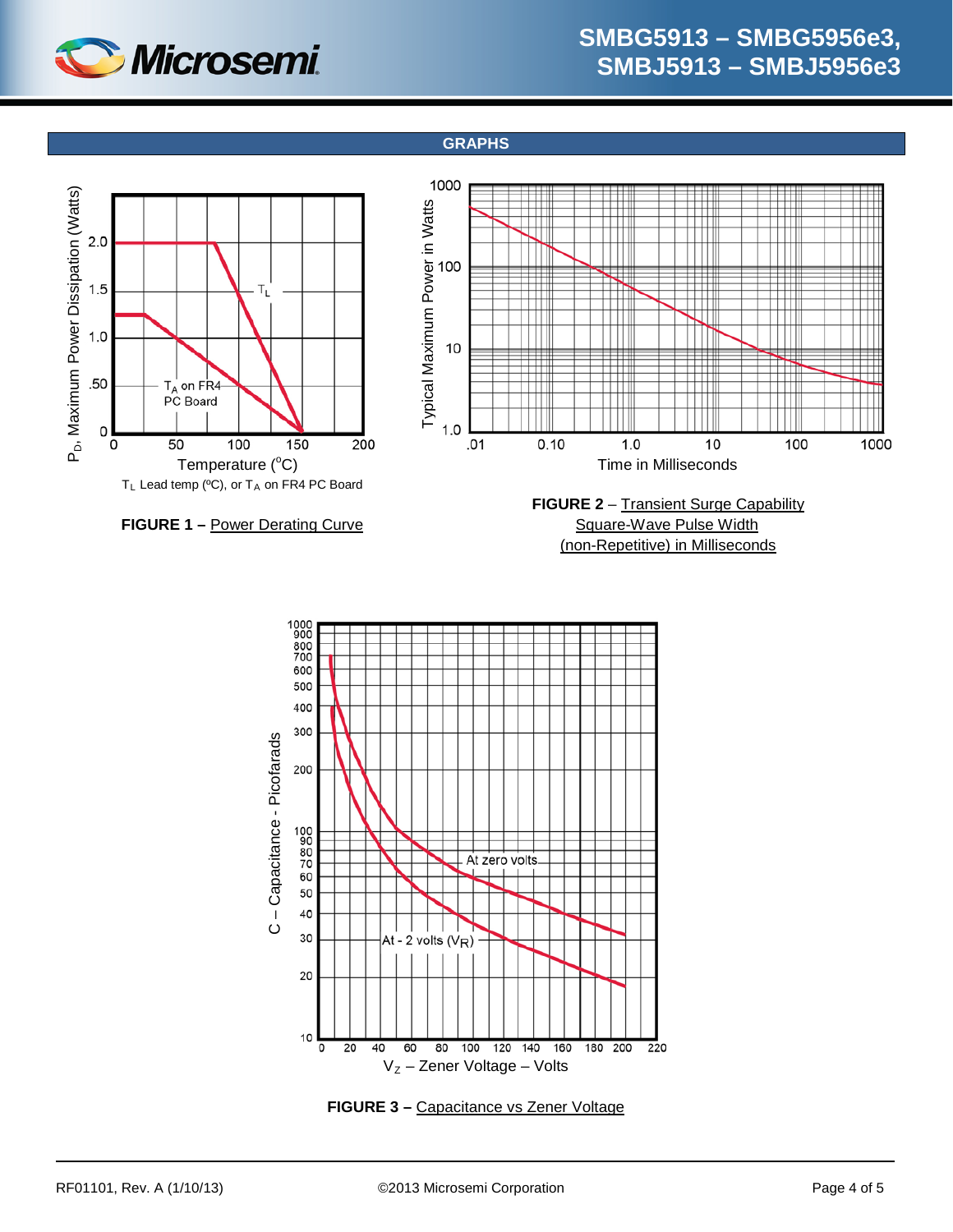<span id="page-4-1"></span>

# **SMBG5913 – SMBG5956e3, SMBJ5913 – SMBJ5956e3**

### **PACKAGE DIMENSIONS**





## **SMBG (DO-215AA)**

|     | <b>Dimensions</b> |       |                    |       |
|-----|-------------------|-------|--------------------|-------|
| Ltr | Inch              |       | <b>Millimeters</b> |       |
|     | Min               | Max   | Min                | Max   |
| A   | 0.077             | 0.083 | 1.96               | 2.10  |
| в   | 0.160             | 0.180 | 4.06               | 4.57  |
| C   | 0.130             | 0.155 | 3.30               | 3.94  |
| Е   | 0.077             | 0.104 | 1.95               | 2.65  |
| F   | 0.235             | 0.255 | 5.97               | 6.48  |
| ĸ   | 0.015             | 0.030 | 0.381              | 0.762 |





## **SMBJ (DO-214AA)**

|     | <b>Dimensions</b> |       |                    |            |
|-----|-------------------|-------|--------------------|------------|
| Ltr | Inch              |       | <b>Millimeters</b> |            |
|     | Min               | Max   | Min                | <b>Max</b> |
| A   | 0.077             | 0.083 | 1.96               | 2.10       |
| в   | 0.160             | 0.180 | 4.06               | 4.57       |
| C   | 0.130             | 0.155 | 3.30               | 3.94       |
| D   | 0.205             | 0.220 | 5.21               | 5.59       |
| Е   | 0.077             | 0.104 | 1.95               | 2.65       |
| L   | 0.030             | 0.060 | 0.760              | 1.52       |

## **PAD LAYOUT**

<span id="page-4-0"></span>

|     | <b>SMBG (DO-215AA)</b> |                    |  |  |
|-----|------------------------|--------------------|--|--|
| Ltr | Inch                   | <b>Millimeters</b> |  |  |
| A   | 0.320                  | 8.13               |  |  |
| в   | 0.085                  | 2.16               |  |  |
| С   | 0.110                  | 2.79               |  |  |

|     | <b>SMBJ (DO-214AA)</b> |      |  |  |  |
|-----|------------------------|------|--|--|--|
| Ltr | <b>Millimeters</b>     |      |  |  |  |
| А   | 0.260                  | 6.60 |  |  |  |
| в   | 0.085                  | 2.16 |  |  |  |
| С   | 0.110                  | 2.79 |  |  |  |